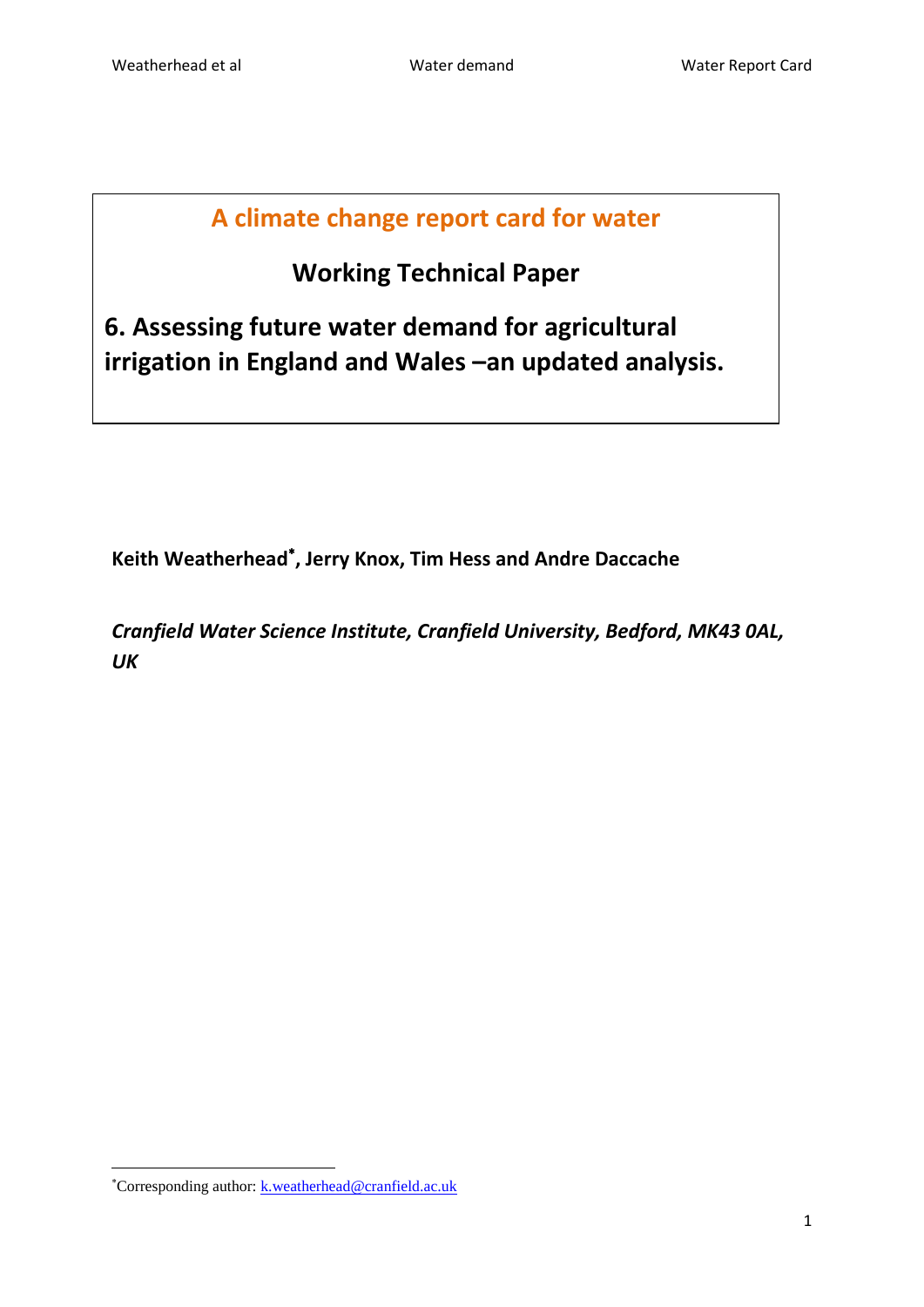#### **Summary**

Spray irrigation accounts for <2% total annual abstraction in England and Wales, but is concentrated in the driest months, in the driest catchments when resources are most constrained. Most is abstracted and used direct, with relatively little on-farm storage. However, investment in on-farm reservoirs has increased steadily in recent years in response to concerns regarding the reliability of future water. In a dry year, outdoor irrigated cropping accounts for around 150,000 ha; this is a very small proportion of the total cropped area nationally, but nevertheless constitutes a significant component of agricultural output in terms of rural employment and national revenue.

Following a long period of growth, the volume of water being abstracted for irrigation is in decline. Since around 1990, the volumes abstracted have declined at an average rate of 2-3% (of the 2010 value) per annum. However, this partly reflects a recent sequence of wetter summers. Allowing for annual weather variations, the underlying decline in dry year demand was -1.4% per annum, averaged over 1990 to 2010. Extrapolating forward as a compound decline suggests a further reduction of around one quarter (-25%) by 2030. These trends, particularly for important irrigated crops (potatoes), highlight major differences to those reported previously. They suggest that the strong upward growth in water demand until around 1990 has halted and is now reversed. This reflects the increasing yield and hence decreasing cropped areas needed, together with increased efficiency and better scheduling, largely in response to rising energy costs for irrigation and demands for quality assurance. Emerging issues regarding water availability and reliability, and hence greater appreciation of its value, are also likely to have contributed to the change in trend.

Estimates of the magnitude and location of future irrigation demand are essential for strategic planning and management of water resources at national and regional levels. However, demand forecasting is fraught with difficulty, as water use is highly sensitive to assumptions made regarding changes in agro-economic policy, the impacts of climate change on crop growth and future water resources availability. The most recent forecasts (up to the 2050s) used a combination methodology to incorporate the effects of changes in population demographics, consumption and consumer preferences under a range of socio-economic policies. Likely changes in the expected national area irrigated, food consumption per head, the proportion of produce that is home-grown, and the proportion likely to be irrigated as well as changes in climate and crop yield were assessed. Future water demand for arable cropping, potatoes and horticulture were then estimated for four EA defined socio-economic scenarios (sustainable behaviour, innovation, local resilience and uncontrolled demand). The projected changes ranged from +40% to +167% by the 2050s for 'unconstrained' demand in a dry year; in future 'actual' water use will be constrained by water availability and allocation policy, which itself may lead to a relocation of demand. Combined with a probable decline in low-flow (summer) water availability, this indicates major future water resource issues. The figures do need to be interpreted with caution as they are sensitive to model input values. Sensitivity analysis showed demand could change by ±5% for most of the input variables, but 'change in potato yield' could change demand by +20% for some scenarios (and vice versa). The latest forecasts are surprisingly similar to previous estimates given that they have been completely reworked with new independent industry opinion and framed within modified socio-economic scenarios. The projections ignore any impacts of step-change genetic improvements, such as the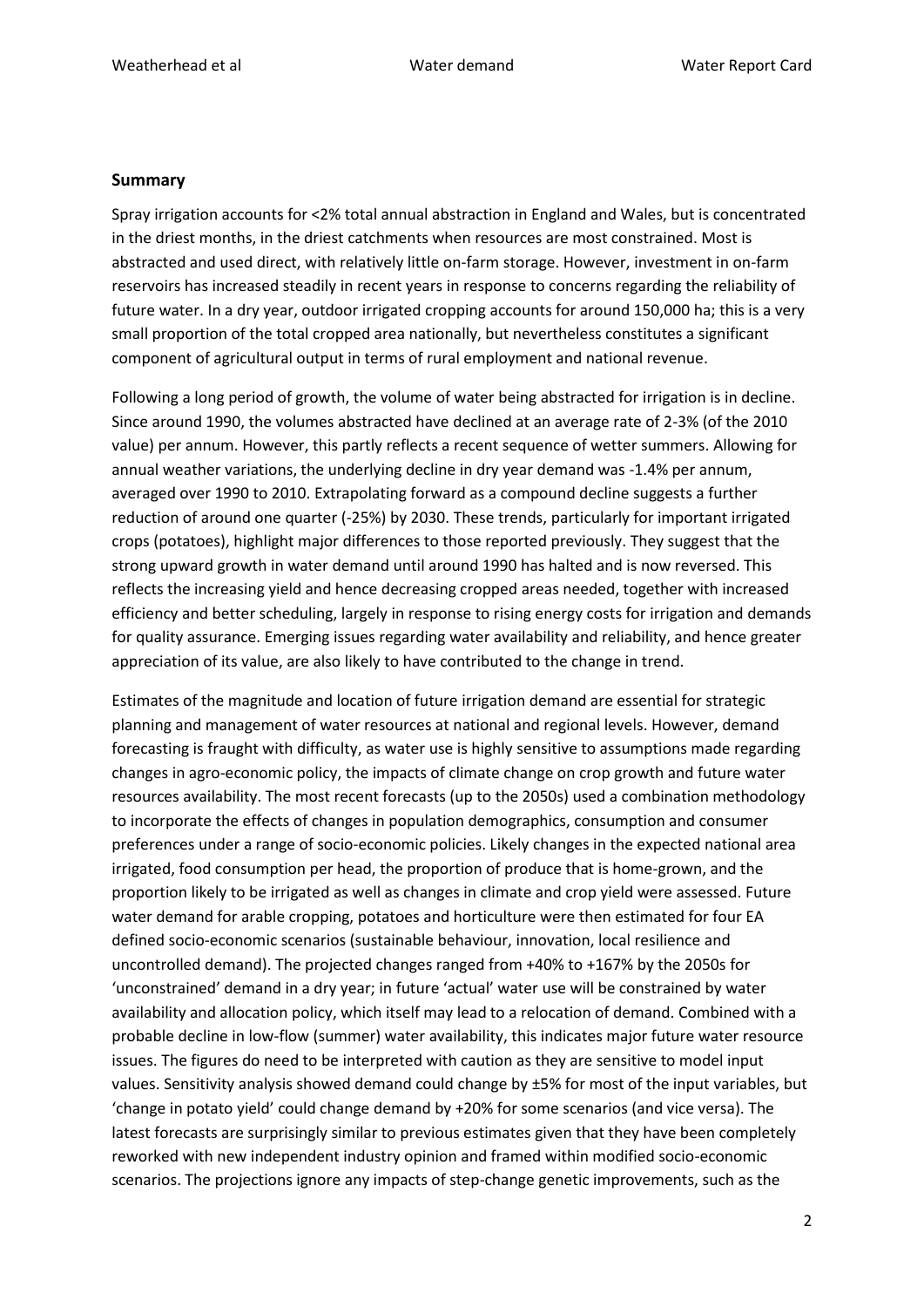introduction of genetic modification techniques and the effects of  $CO<sub>2</sub>$  concentrations on crop growth.

In future, climate change is likely to exacerbate many of the current farming challenges, including land suitability for both rainfed and irrigated cropping. However, coping with more immediate economic and environmental risks means the farming sector is less inclined to give climate change the priority it deserves as a business risk. Adaptation will be critical to secure access to the relevant skills, resources and knowledge needed to increase production efficiency, to improve agricultural water management and to embrace new technology as part of the sustainable intensification of UK agriculture.

#### **Introduction**

Internationally, agriculture is widely regarded as one of the sectors at most risk from a changing climate (Falloon and Betts, 2010), due to the impact of increased temperatures, reduced rainfall and increased frequency of extreme events, not only in the tropics, but also in humid environments such as the UK (Knox *et al*., 2010a; 2012). Climate change will influence the way crops develop, grow, and yield. Outdoor field crops such as vegetables and potatoes will be particularly sensitive, both directly from changes in rainfall and temperature but also indirectly, since any changes will also impact on the agricultural potential of soils by modifying soil water balances, with consequences for land management, including trafficability and workability. In the UK, climate change will impact on land suitability (Daccache *et al*., 2012), the viability of rainfed production, and hence demand for irrigation.

Although UK agriculture accounts for only a small proportion of the national economy and employment, it occupies almost 75% of the total surface area (Angus *et al*., 2009). It is strategically important in the provision of food, including both cropping (arable, horticulture) and livestock (beef, dairying, pigs, poultry), and provides over half of all food consumed in the UK (Defra, 2010a). As in many countries, UK agriculture has a multifunctional role, sitting at the interface between the natural environment and society, contributing to a range of environmental services including landscape enhancement, leisure and recreation and the provision of non-food raw materials. Since agriculture involves the manipulation of natural ecosystems, it is particularly vulnerable to climate change. But the interactions and feedbacks that exist between agriculture, the environment and society can make risk assessments difficult (Knox and Wade, 2012). In the future, producing food sustainably in a changing and uncertain climate will be a high priority (Defra, 2010b) but climate change is just one of a number of stresses on agriculture. Responses to the threat of climate change will need to be sensitive to ecosystems and the diversity of benefits that agriculture provides, and not just food production. Water resources will be more constrained, and water allocation policy will be a key issue.

#### *Irrigated areas and volumes of water applied*

Most agricultural cropping in UK is rainfed and, even in a dry year, only a small proportion (<1%) of land is typically irrigated. Since 1955, the government has published statistics on agricultural irrigation in England and Wales, based on surveys carried out roughly triennially, and most recently in 2010. The latest survey (2010) shows that potatoes constitute the dominant irrigated crop, accounting for 43% of the total irrigated area and 54% of the total volume of irrigation applied. Irrigation of field vegetables has increased steadily, now accounting for 25% of the area and 26% of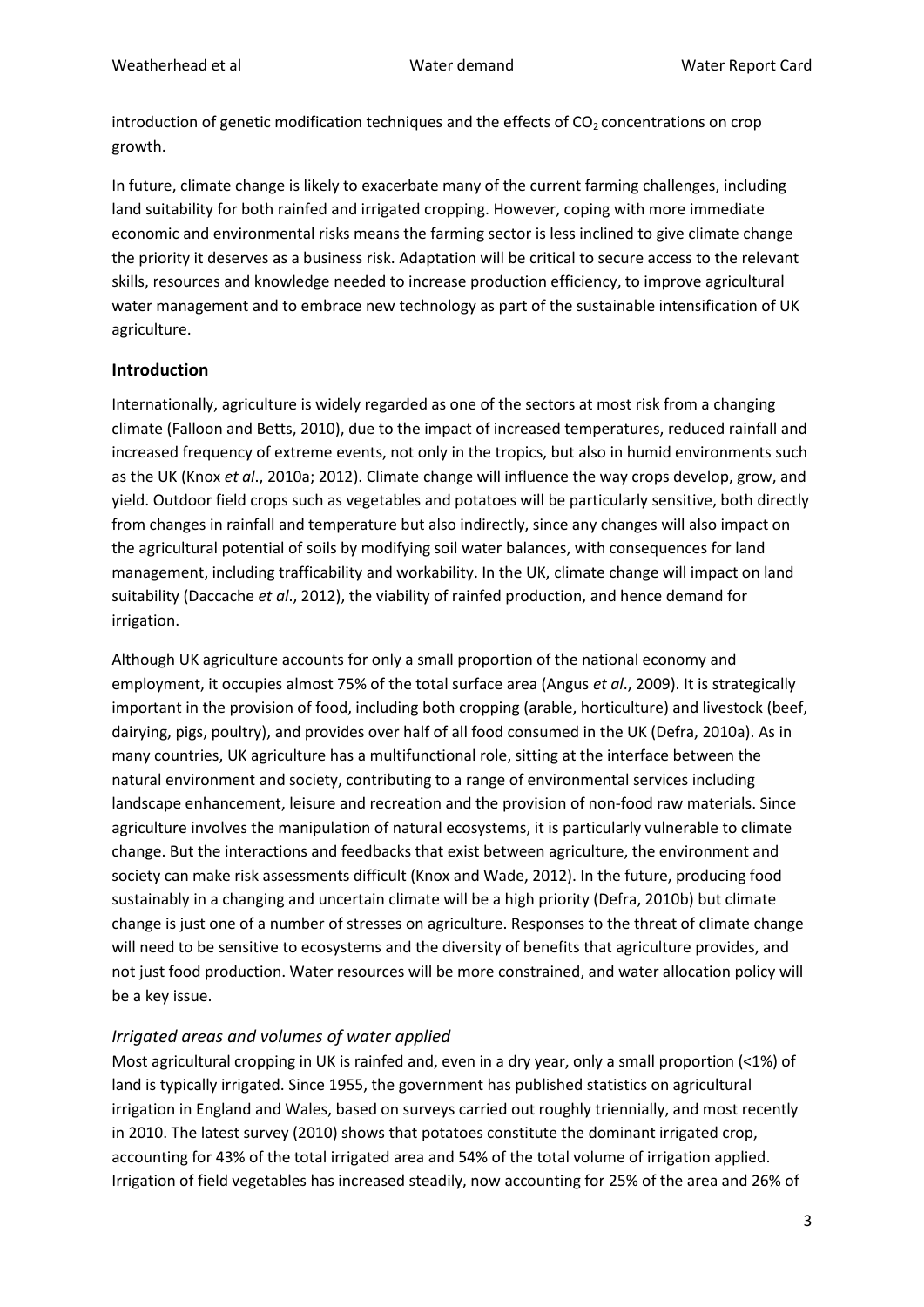water use, respectively. In recent years, cereals have also shown a gradual increase in the proportion irrigated, but much less change in water use, probably a response to drier springs and the importance of water for crop establishment. For many farming enterprises, irrigated production is the driving force behind investment, but future changes in water availability and reliability will impact on its potential benefits (Knox *et al*., 2009).

#### *Irrigation water demand and water stress*

All abstractions for agricultural irrigation in England and Wales are regulated by the Environment Agency (EA). Most irrigation is abstracted from rivers and streams, and used direct with relatively little on-farm storage. Weatherhead (2006) reported that over half (54%) of all irrigation abstraction was from surface sources (rivers, streams), with groundwater (boreholes) accounting for 41%. However, with an increasing dependence on irrigation for crop assurance, in some catchments irrigation now constitutes the largest proportion of abstraction in dry summers - concerns have been raised regarding its potential environmental impact, particularly where water resources are under pressure (Hess *et al*., 2010). Information on agricultural and horticultural holdings are collected annually by the Agriculture and Horticulture Development Board (AHDB) as part of their statutory duty. In England and Wales, the EA has assessed the availability of water resources for abstraction, with each sub-catchment defined according to resource status, including 'water available', 'no water available', 'over-licensed' and 'over-abstracted' in order of increasing water stress. By combining the AHDB data for the most important irrigated crop categories (potatoes, field vegetables and soft fruit, which account for 85% of the total volume of irrigation water abstracted), with EA data on resource availability, the proportion of holdings currently in water stressed catchments was estimated. This analysis by Hess *et al*. (2010) showed that 10-15% of irrigated holdings were within catchments where additional water could be available during summer low-flow periods for abstraction ('water available'). About half were are in catchments having 'no (more) water available' or were 'overlicensed'. Nearly a fifth were in 'over- abstracted' catchments. This analysis highlighted the challenge facing water resources management and abstraction control – identifying crop sectors and regions where future agricultural water demand is likely to exceed available water supplies. It is therefore important to understand the likely future spatial and temporal variability in demand, the drivers of change and adaptation options to minimise the environmental impacts and economic consequences of water shortages on agricultural productivity.

#### **Forecasting future irrigation water demand**

Over the last two decades a number of contrasting approaches have been developed to assess future spatial and temporal changes in agricultural water demand (e.g. Weatherhead *et al*., 1994; Weatherhead and Knox, 1999; Downing *et al*., 2003). In this paper, the most recent forecasts by Knox *et al* (2012) are briefly described; these build on work by Weatherhead and Knox (2008) which formed part of the EA water resources strategy (EA, 2008a). That study considered eight crop categories to match those in the Defra Irrigation Surveys, namely; early and maincrop potatoes, sugar beet, vegetables (grown in the open), soft fruit, orchard fruit, cereals, and grass. Climate impacts were based on projections from the UK Climate Impacts Programme (UKCIP02). The most recent forecasts by Knox *et al.* (2012) used the same crop categories but incorporated data from the latest climate projections (UKCP09). All forecasts were for a 'design' dry year, defined as a year with an irrigation need with a 20% probability of exceedance. It is emphasised that the projections are for demand; actual water use is already constrained in dry years and would be significantly reduced by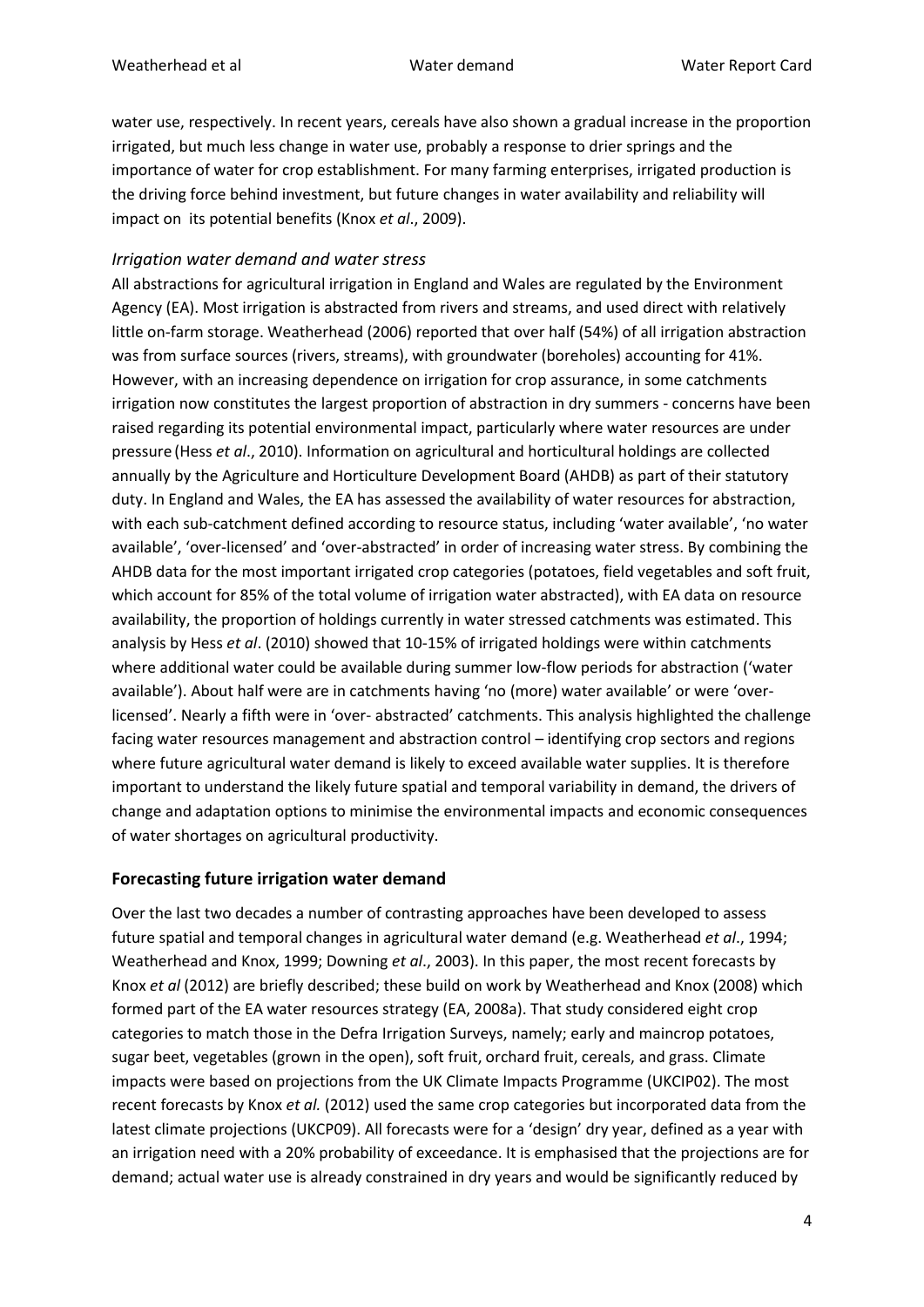any increased restrictions on water availability and allocation policy, which may itself lead to a relocation of water demand, depending on where water resources are under pressure relative to the location of irrigated production. Forecasts were made for two periods (i) short to medium term (2010 to 2030s) for a 'business as usual' scenario under current economic and water policy conditions based on underlying trends, and (ii) the medium to long-term (up to 2050s) with projections framed within four socio-economic scenarios. All forecasts were relative to a 2010 baseline. An outline of the approaches used and key findings are summarised below.

## *(i) Short to medium term future water demand (2010 to 2030s)*

For this projection, an extrapolation based on underlying trends was developed. In England, the irrigated areas and the volumes of irrigation water applied each year vary considerably depending on the summer weather and distribution of rainfall. The data published in government irrigation surveys and reported by the EA on irrigation abstractions therefore partly reflect the weather in each year, and do not directly show the dry year demand in a particular year nor indicate the underlying trends in dry year demand. However, Weatherhead and Knox (2008) developed a statistical approach to analyse these datasets using calculated theoretical irrigation needs (depths) for selected crops as the independent climate variable in a multiple linear regression analysis. This can be used to calculate the underlying growth rate in the areas irrigated and volumes of water applied. Two alternate datasets were used; the first based on annual data from the EA National Abstraction Licensing Database (NALD), which informs Defra ABSTAT data; the second using data from the periodic Defra Irrigation Surveys.

## *Total volume trends based on NALD/ABSTAT data*

Data on the total volumes of water licensed and abstracted for spray irrigation are available from the EA NALD or in processed format from the ABSTAT files published by Defra. Almost all irrigators abstracting > 20m<sup>3</sup>day<sup>-1</sup> are required to have an abstraction licence and flow meter(s) and to return data to the EA on their volumes abstracted. After statistical correction for non-returns and missing data, the aggregated results are published as ABSTAT data, available from the Defra website. Until around 1998, the volumes licensed for spray irrigation were growing steadily at around 10,000 Ml/year, equivalent to around 3% of the 1998 value per annum (Figure 1). Since the late 1990s, however, the total licensed volume has declined slowly, at about 0.3% per annum. This date roughly coincides with the general realisation that many catchments were becoming over-abstracted and changes in licensing policy were underway. This steady decline in the national total does disguise local and regional variation and significant 'churn' with some new licences still being issued and others being systematically reduced and/or relinquished.

**Figure 1** Reported licensed and abstracted volumes (Ml) for spray irrigation in England and Wales, 1974 to 2010.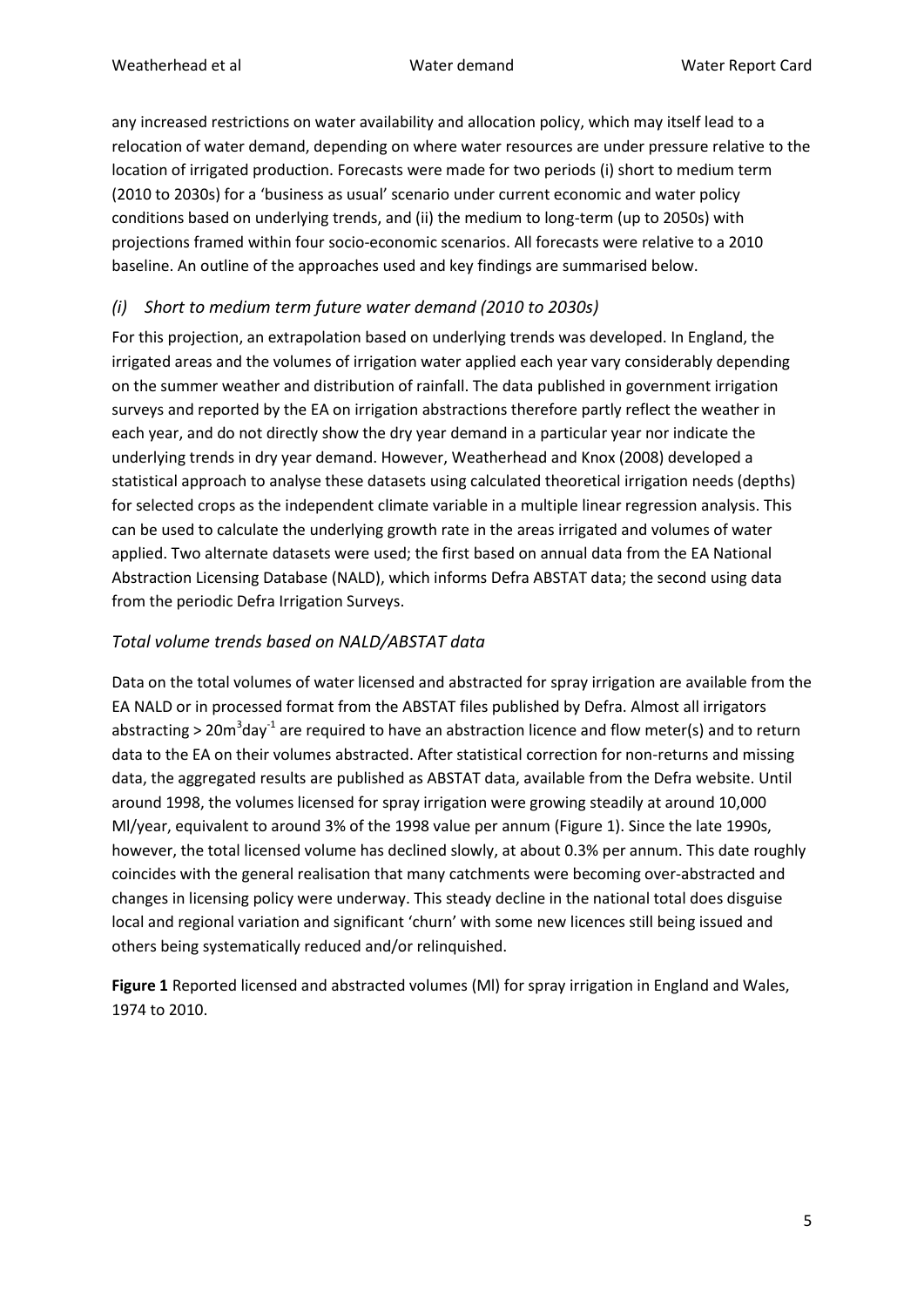

There is much more variation in the volumes reported as actually abstracted (Figure 1), partly due to the weather differences between years. Again, there has been a period of strong growth followed by a decline, though the change in abstraction trend appears to have occurred earlier than the change in licensed volume trend. Since around 1990, the volume abstracted appears to have been declining at an average rate of around 2% to 3% (of the 2010 value) per annum. However, this partly reflects a recent sequence of wetter summers. After allowing for the annual weather variation, the underlying decline in the dry year demand was estimated to be around -1.4% per annum, averaged over the 1990 to 2010 period (Figure 2). Extrapolating that forward alone as a compound decline would suggest a further reduction of around one quarter (-25%) from 2010 to 2030.

**Figure 2** Volumes abstracted (Ml) between 1990 and 2010, with the fitted curve allowing for actual weather and the resulting underlying dry year changes.



*Crop-based trends based on MAFF/Defra Irrigation Survey data*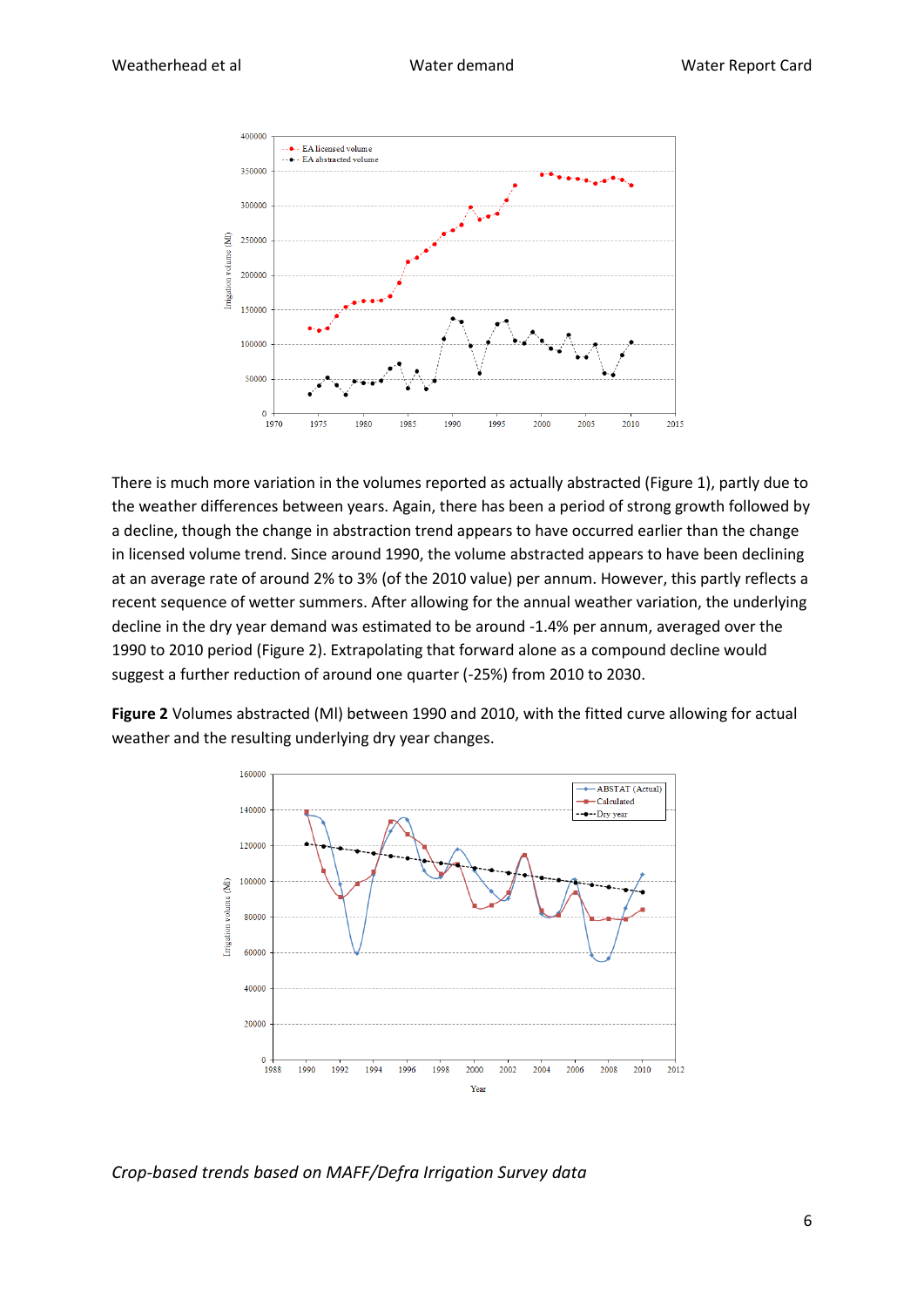More detailed data on irrigation use for individual crop types is available from the periodic Defra Surveys of "Irrigation of Outdoor Crops". Since 1982 the main questions have been kept consistent, giving now nine sets of directly comparable data, for 1982, 1984, 1987, 1990, 1992, 1995 (all by MAFF), then 2001 and 2005 (for Defra by Cranfield University), and most recently in 2010 (by Defra). The next survey is planned for 2013. The data is broken down between 8 crop categories, by irrigated area and volume. Other data includes irrigation method, water source, and scheduling method. This data is much richer in content but is less complete, due to its intermittent nature and the lower return rate. The address list is obtained from a trigger question in the annual Defra "Agricultural and Horticultural Cropping" census ("June Census"). That is only a full census in selected years (including 2010). Statistical corrections therefore have to be made for those not included in the June Census, non-returns to the June Census, and non-returns to the irrigation survey. This can be a major source of error for calculating national totals. In 2001, for example, the final returns were estimated to cover only about 40% of the total irrigated area. The survey also only refers to outdoor crops grown on registered agricultural holdings; it therefore excludes glasshouse crops, and landscape and other non-crop irrigation. It does include other water sources outside the NALD/ABSTAT dataset such as mains public supply, rainwater harvesting, water re-use, trickle irrigation and abstractions <  $20m^3$  day<sup>-1</sup>, though these are relatively minor compared to direct abstraction from surface water or ground water.

The total annual water use data from the Defra Irrigation Survey data shows similar trends to the EA NALD data, but they do not match entirely (Figure 3). This may be partly due to the different ranges of water sources covered and businesses surveyed, the different year end dates (affecting when reservoir recharge is counted), and/or inaccurate returns from water users, but is probably mainly due to the difficulty of correcting for non-returns in both datasets. A detailed discussion of the various survey differences is given in Weatherhead *et al*. (1997). Analyses based on the 1995 to 2010 Irrigation Surveys data appear to show very much faster rates of decline than the ABSTAT abstraction returns; however, their statistical reliability is lower, due to the limited number of surveys. The ABSTAT trend has therefore been used for the total volume abstracted, and the Defra Irrigation Survey data used to distribute that overall trend between individual crop categories.

**Figure 3** Comparison of the reported total volumes (Ml) abstracted/applied between 1974 and 2010 based on EA NALD and Defra Irrigation Survey datasets.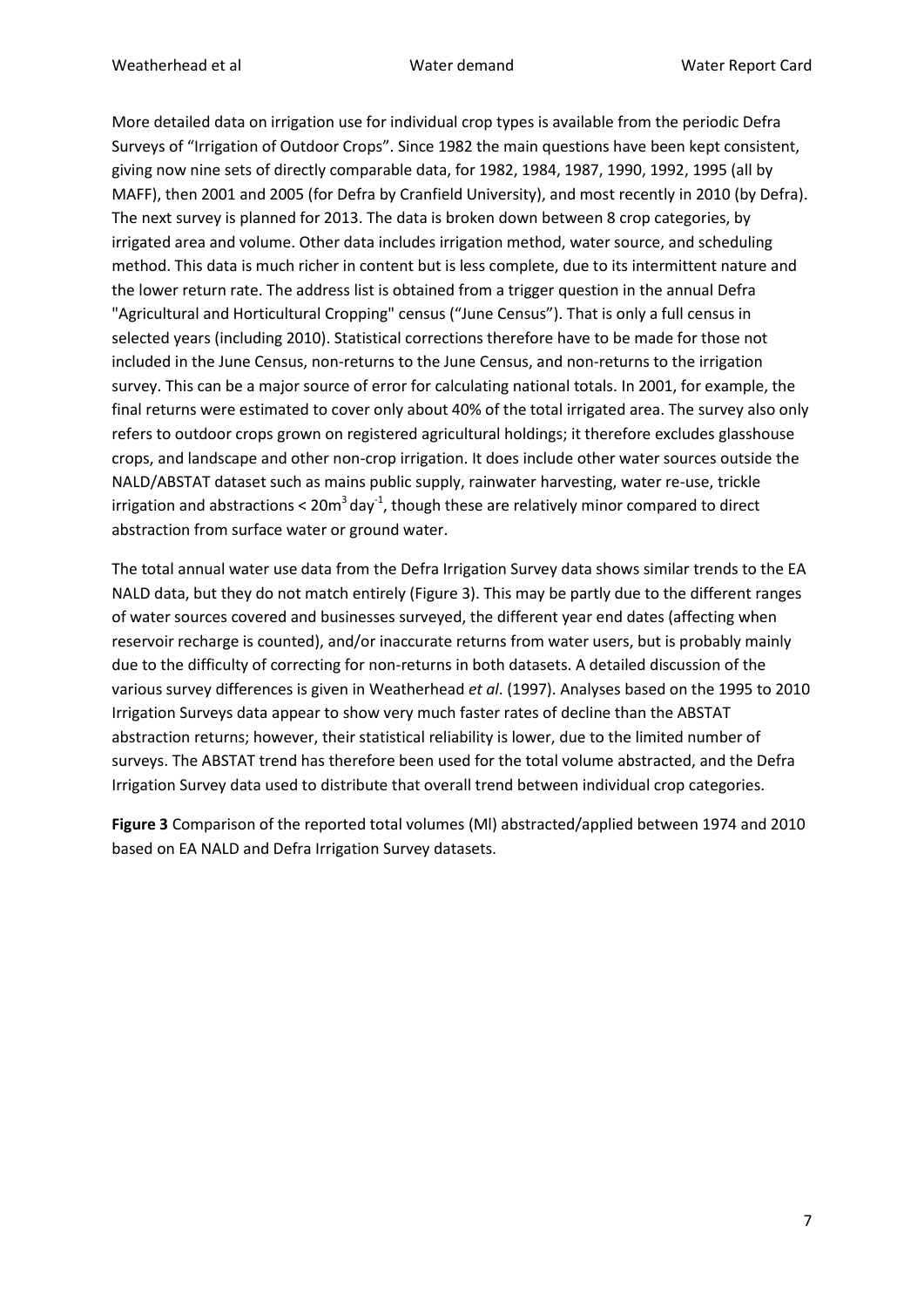

The analysis of the irrigation survey data suggests the average depths applied (volume per unit area) have been falling slowly. There has been a underlying decline in both the area of potatoes irrigated and the water applied. The picture is statistically less clear for vegetables, but tends to suggest an overall slow increase in both areas and volumes, but possibly a short-term decline more recently. In contrast, irrigation of sugar beet, grass, cereals and orchard fruit all appear to have been in longerterm decline, but have perhaps seen recent increases. Irrigation of soft fruit (e.g. strawberries) shows a steady decline in both areas and volumes, thought this is one crop where the average depths applied have increased.

These trends, particularly for the important irrigated crops, highlight quite major differences to those derived previously. They suggest that the strong upward growth until around 1990 in the total volumes of water abstracted has reversed. This at least partly reflects the increasing yield and hence decreasing cropped areas needed (particularly for potatoes and some other major irrigated crops), together with increased efficiency and better scheduling. The increasing issues relating to reduced water availability and reliability, and hence a greater appreciation of its value, are also likely to have contributed. It is noted however that these short term forecasts do not include climate change (other than any already occurring), and may therefore be a temporary trend.

#### *(ii) Medium to long term future water demand (up to 2050s)*

Water demand forecasts are highly sensitive to the assumed prevailing socio-economic conditions. In this study, four new EA future scenarios were used ('Innovation', 'Uncontrolled Demand', 'Sustainable Behaviour' and 'Local Resilience'). These reflect updated scenarios previously developed for the EA water resource strategy (EA, 2008) termed 'Alchemy', 'Jeopardy', 'Survivor' and 'Restoration', respectively (Burdett *et al*., 2006). In England where irrigation is supplemental to rainfall, many crops are not irrigated, and even for irrigated crops, not all farmers irrigate. Furthermore, many farmers apply less than agronomic demand, because of equipment or water resource limitations, or as a deliberate policy to maximise profit. The methodology for estimating future changes in demand is thus more complex than for say an arid area, where demand is a function of agroclimate. For irrigated cropping, water demand therefore depends on the future area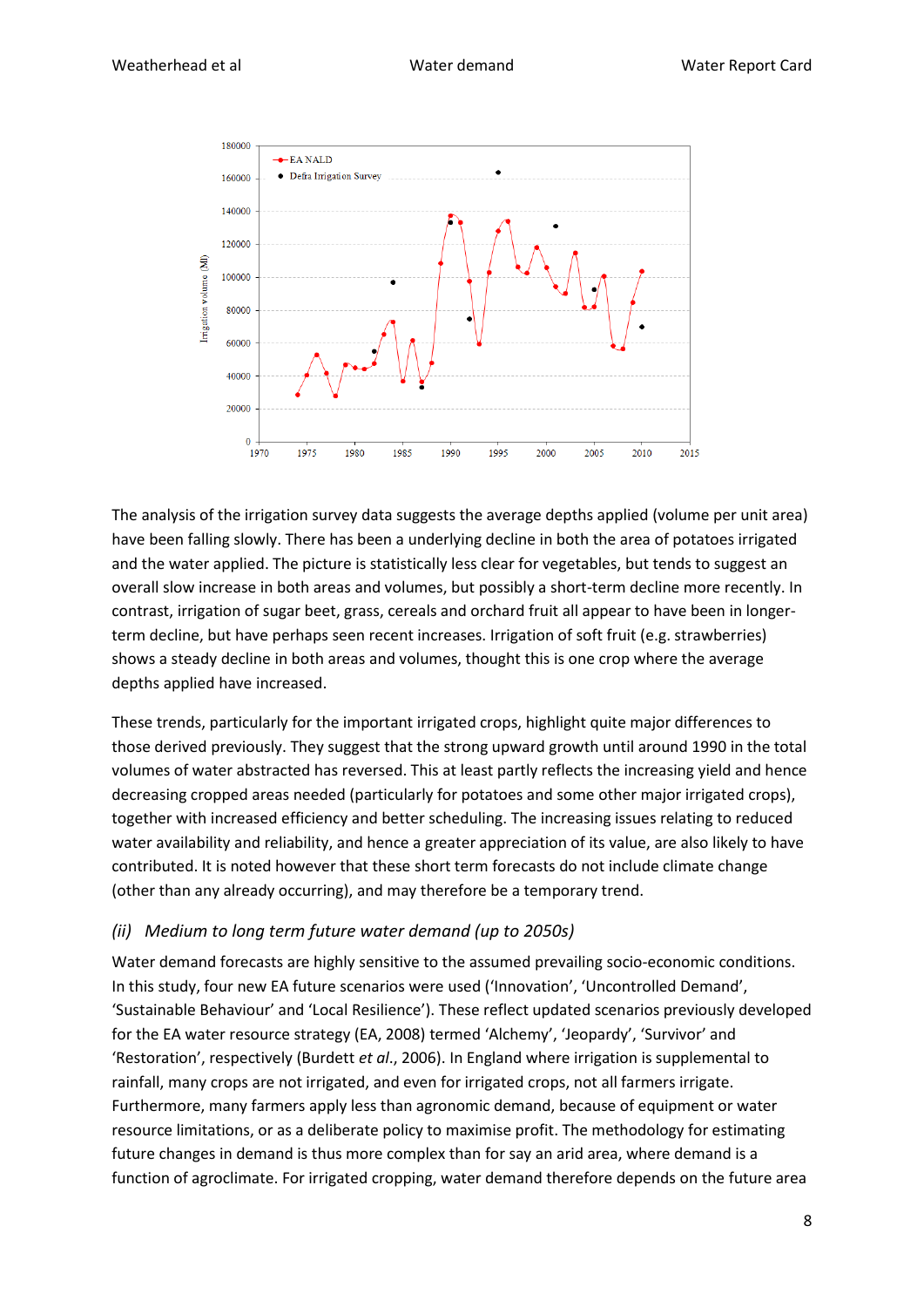of each crop grown, the proportion of each crop irrigated, and depth of water applied. Each of these in turn depends on agro-economic and technical conditions which will inevitably change, as well as the fundamental agronomic and agroclimatic conditions, which will themselves vary. Hence, the approach developed by Knox *et al* (2012) integrated spatial and temporal information relating to future changes in climate, changes in land suitability (as this influences whether a crop will be rainfed or will switch to irrigated production), and the likely changes in socio-economic conditions and agro-economic policy. These 'externalities' are critical because they influence the extent to which adaptation measures become economically viable, and geographically where they should be promoted. The approach involved a number of discrete stages.

In 2012, a stakeholder workshop was organised to discuss the four EA scenarios and their impacts on irrigation demand. It was important to highlight any 'givens' – these are drivers where it was assumed that there is just one possible future development across all scenarios, or which are already pre-defined. These included (i) climate change where it was assumed that recent developments would continue without any trend breaks, broadly reflecting assumptions underpinning the "Reference Scenario" of the Office for National Statistics (ONS) in its projections for demographics and a relevant scenario from the Intergovernmental Panel on Climate Change (IPCC) for climate change and UKCP09; (ii) population demographics which were already defined under each EA scenario, (iii) consumption patterns and behaviour which were already part of the 'axis of uncertainty' so their status was already given in the EA scenario, and (iv) government interventions in EU and national agricultural policy which were similarly already part of the same 'axis of uncertainty' defined in the EA scenario.

Workshop participants were asked to prioritise a set of 'drivers for change' that would most influence future water demand. Those given highest priority included water use and availability, price and availability of resources, including energy and land, price and availability of staple crops, land use and productivity, global demand for food products, global food markets and environmental quality and biodiversity. Two exercises were then conducted. The first involved a qualitative description of how these 'drivers of change' might impact on agriculture within each EA scenario. This helped to provide an agricultural narrative. The second exercise involved generating estimates of change (direction and magnitude) for five micro-components of demand (MCD), namely, national consumption, the proportion of the crop grown in the UK, yield, the cropped area and proportion irrigated. For each EA scenario, a consensus regarding the direction of change and magnitude of change for each MCD, in each sub-sector (arable, potatoes, horticulture) was then completed.

The MCD outputs were then converted into numeric values, and expressed as '% change factors' (either direct changes or asymptotic to either 0% or 100% for proportions, depending on the variable). These change factors were informed by a review of evidence to identify typical historical rates of change, as they could be indicative of likely future rates of change. For example, crop yields have doubled over the last 40 years, so it would be reasonable to assume that they could double (+100%) again over the next 40 years. In contrast, the future change in national consumption for a particular crop commodity (e.g. vegetables) is likely to be tied to the population growth rate so more conservative increases might be more realistic (e.g. +10 to +20%). This approach helped to weight the outputs from the scenario workshop. For each sub-sector and each EA scenario, the rates of change were mathematically combined to estimate future water use for each sub sector (Knox *et al*., 2012). A summary of each EA scenario and impact on future agricultural water demand is given below.

'*Innovation'* resulted in a +157% increase to the 2050s, abstracted within environmental constraints. A high technology and knowledge-led society with consumption in a relatively resource intensive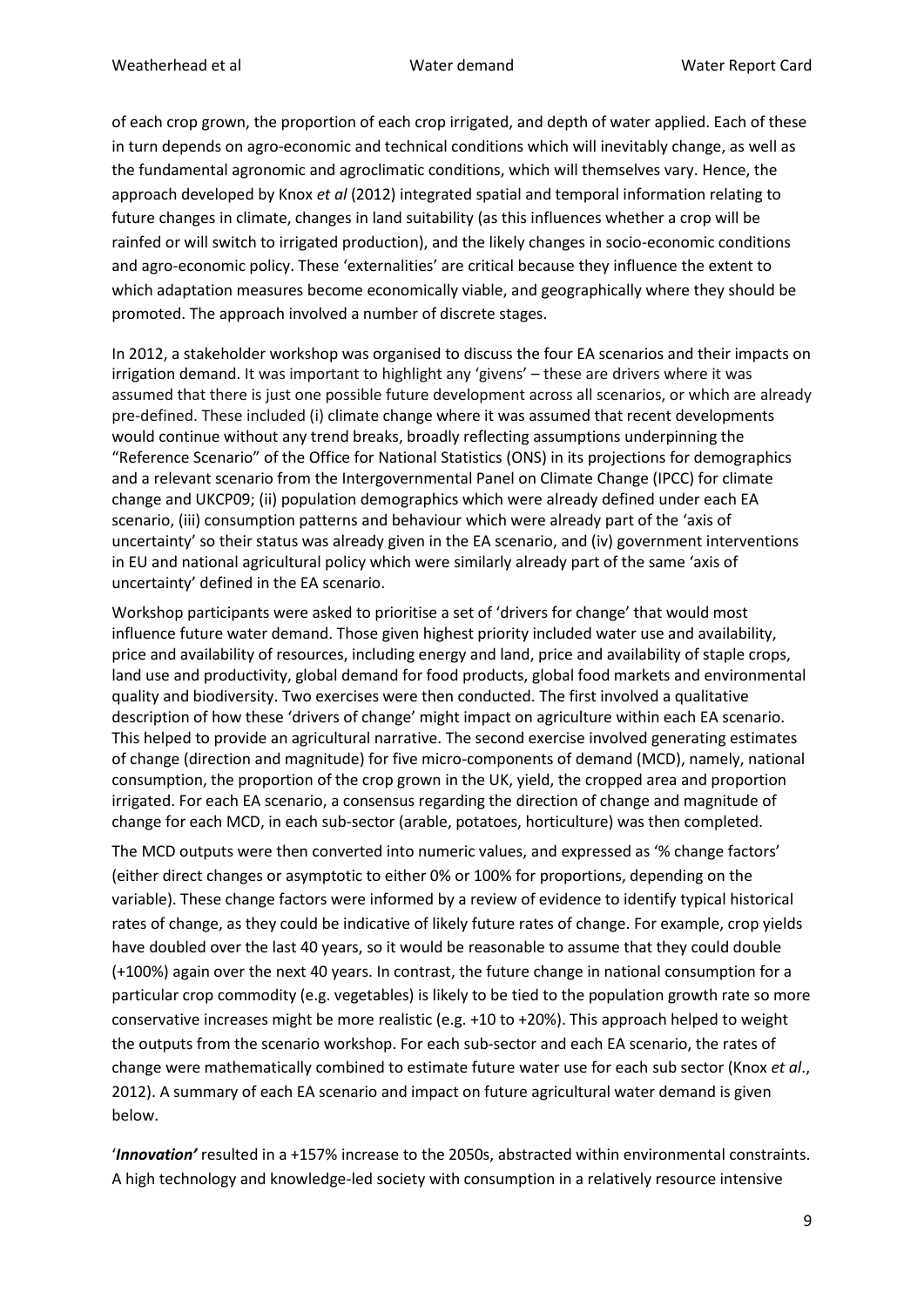manner led to growth in potatoes (+44%), horticulture (+34%), arable (+14%) and other crops (+8%). The high demand increases for potatoes and horticultural crops is due to higher per capita consumption and population growth, but offset by substantial yield increases. The cropped areas are grown under intensive conditions managed by agribusiness with a higher proportion irrigated than at present and scheduled for high yield and quality under a more arid climate.

'*Uncontrolled demand'* represents a consumption based scenario that results in the largest increase in water demand (+167%). There is no significant change in overall food demand other than to supply the substantial population increase. Potatoes remain the largest abstractor accounting for nearly half all water use (49%); there is also major growth for vegetable irrigation (27%) and nearly a fifth (15%) for arable irrigation to meet increased population food needs.

*'Sustainable Behaviour'* resulted in a gradual steady growth in demand, rising by around +42% by the 2050s, again concentrated on potatoes (+56%) and vegetables (+27%). This scenario featured low resource consumption and local food production using greener technologies, with lower yields and less emphasis on quality assurance. Diets are more vegetable based than meat, population growth is modest but the decline in imports and lower yields results in significantly more land needed for cultivation. There is little emphasis on GM and new technologies due to the lack of past investment. There is a larger area grown under potato irrigation than at present, but mainly on family farm units rather than large scale agribusiness. Without demands for quality assurance, irrigation is widely used to boost yield.

'*Local Resilience'* resulted in a similar increase in demand to sustainable behaviour (+40%) due to population growth and climate change, as the population starts to accept lower quality and locally sourced fruit and vegetables. This scenario reflects a society more concerned about the environment than consumption. Consumers want naturally grown, sustainable food. Organic food and free range becomes more accepted. Farming becomes more extensive, non-organic fertilizers are expensive and yields decline. There is high concern for water application efficiency and low wastage, but efficiency falls in terms of productivity per unit of water – 'crop per drop' - due to the lower yields. Moderate population leads to significantly larger land areas under potatoes, horticulture and arable. The proportions irrigated decline slowly, and climate change is partly moderated by relocating crops. The increased areas and the impacts of climate change result in significant increases in water use on potatoes (+55%) and horticulture (+27%).

All these demand forecasts are of course sensitive to the model input values which themselves were derived from the stakeholder workshop. For example, another workshop with different key informants could quite feasibly generate a different set of input values. A sensitivity analysis of the various input values was therefore undertaken. This resulted in a change of ±5% for most of the input model variables. The most sensitive was 'change in potato yield' which could change demand by +20% for some scenarios (and vice versa). The forecasts were also sensitive to model inputs for cereals – current projections could be markedly different if there was large-scale switch from rainfed to irrigated production (the current baseline irrigated area is so small as to make any % changes unreliable). Given current water resource pressures, it would be difficult to imagine a situation where sufficient water was available, but changing economics to justify cereal irrigation could be a real driver. The projections also ignore any impacts of step-change genetic improvements, such as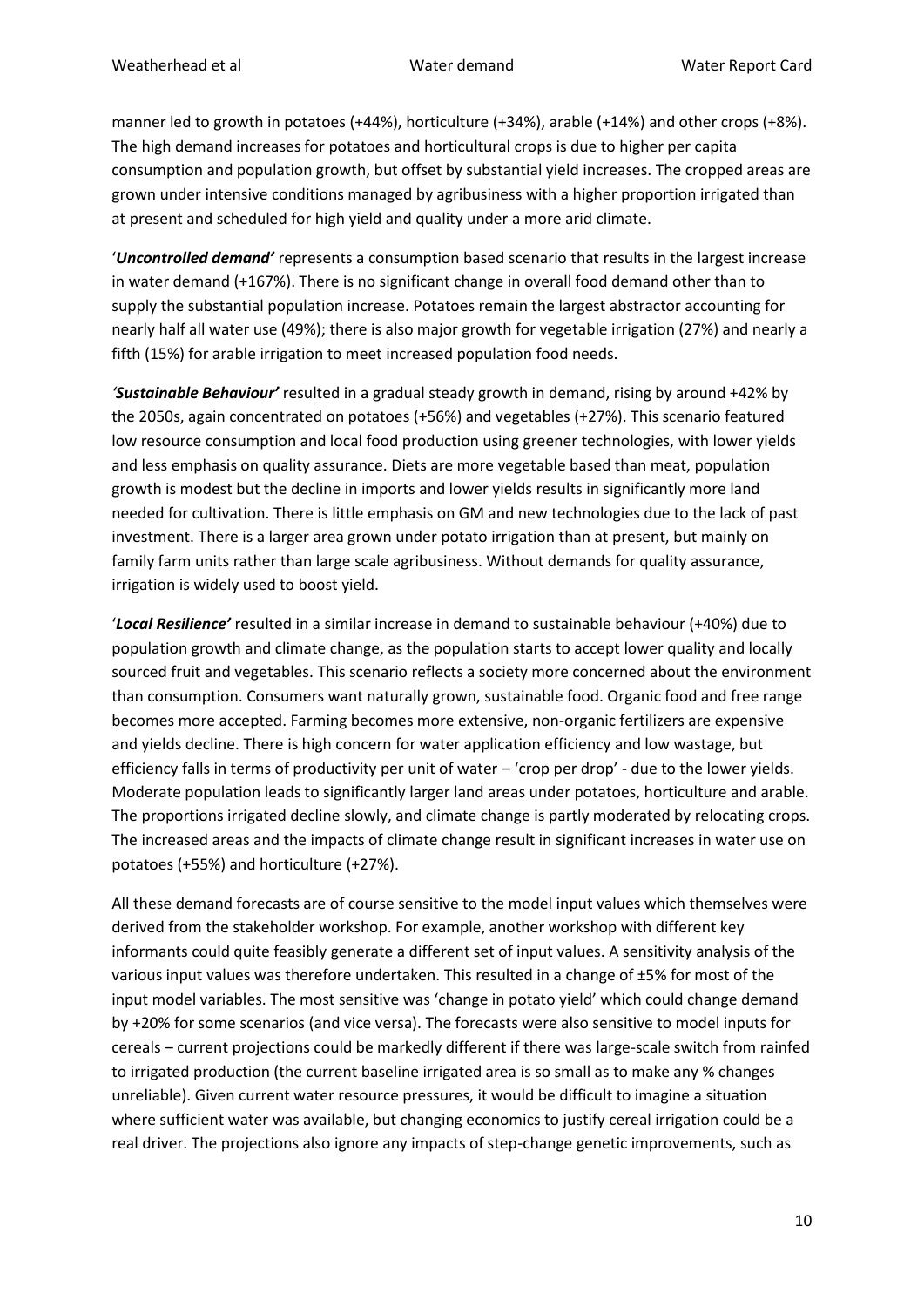the introduction of genetic modification (GM) techniques and the effects of elevated  $CO<sub>2</sub>$ concentrations on crop growth and yield.

#### **Future water demand in agriculture – policy implications**

The projected increases have important implications for water management and abstraction policy.

#### *Promoting increased water efficiency*

Increasing the "efficiency" of irrigation, say by reducing water use by 10% without impacting yield or crop quality, if feasible, would reduce all demand proportionately, easing some of the constraints on farmers and/or allowing the EA to limit abstraction. The route to higher efficiency is most likely to include further switches to modern application technology (e.g. trickle irrigation, automated solidset sprinklers, intelligent mobile booms or guns) in appropriate (but not all) situations, and improved scheduling systems and management. The geographical disparity in demand growth and between different crop types emphasises that increased efficiency is more important in some areas than others, and that any policy to promote water efficiency should be appropriately targeted for greatest benefit.

#### *Promoting abstraction licence trading*

Water trading is only likely to occur where supplies are constrained, therefore an increase in trading will not in itself alter the 'unconstrained' demand. However, it could help to reduce actual shortages in particular catchments by allowing a higher proportion of the licensed water to be abstracted (subject to environmental constraints), and help society obtain a higher benefit from the water through transfer to higher value users. Since trading is likely to be restricted within hydrological units, it would not alter the location of demand, but it might allow irrigators to grow particular crops in more favourable locations (climate, soils, markets) rather than moving to where water is available without trading.

#### *Promoting high flow storage*

Increased on-farm reservoir storage would allow more of the water to be abstracted at times of high flow (winter), reducing the impacts of irrigation abstraction at times of major resource constraint. Due to reservoir losses through leakage and evaporation, this policy may actually cause a small increase in total abstraction, but this will be abstraction at times of high flow. Furthermore, storage will help spread out the peaked abstraction in dry years – in most years reservoirs carry water over into the next year. Most reservoirs are likely to be built in areas where water resources are already constrained and where the benefits of irrigation are highest, typically for irrigating high value crops in southern and eastern England. If summer licences have to be surrendered, the water constraints will remain while the abstraction impacts will be reduced. If the winter licences are additional to existing summer licences, the reservoir size and cost will be reduced but there will be less reduction of summer abstraction; however the existence of storage will reduce the costs of imposing summer restrictions or higher "hands-off" constraints, and would allow the water regulator to manage supplies more effectively. These reasons highlight why 'high flow' storage is being promoted, but recent winter droughts and many unfilled reservoirs in 2012 highlight the risks of this strategy.

#### *Influencing food quality expectations*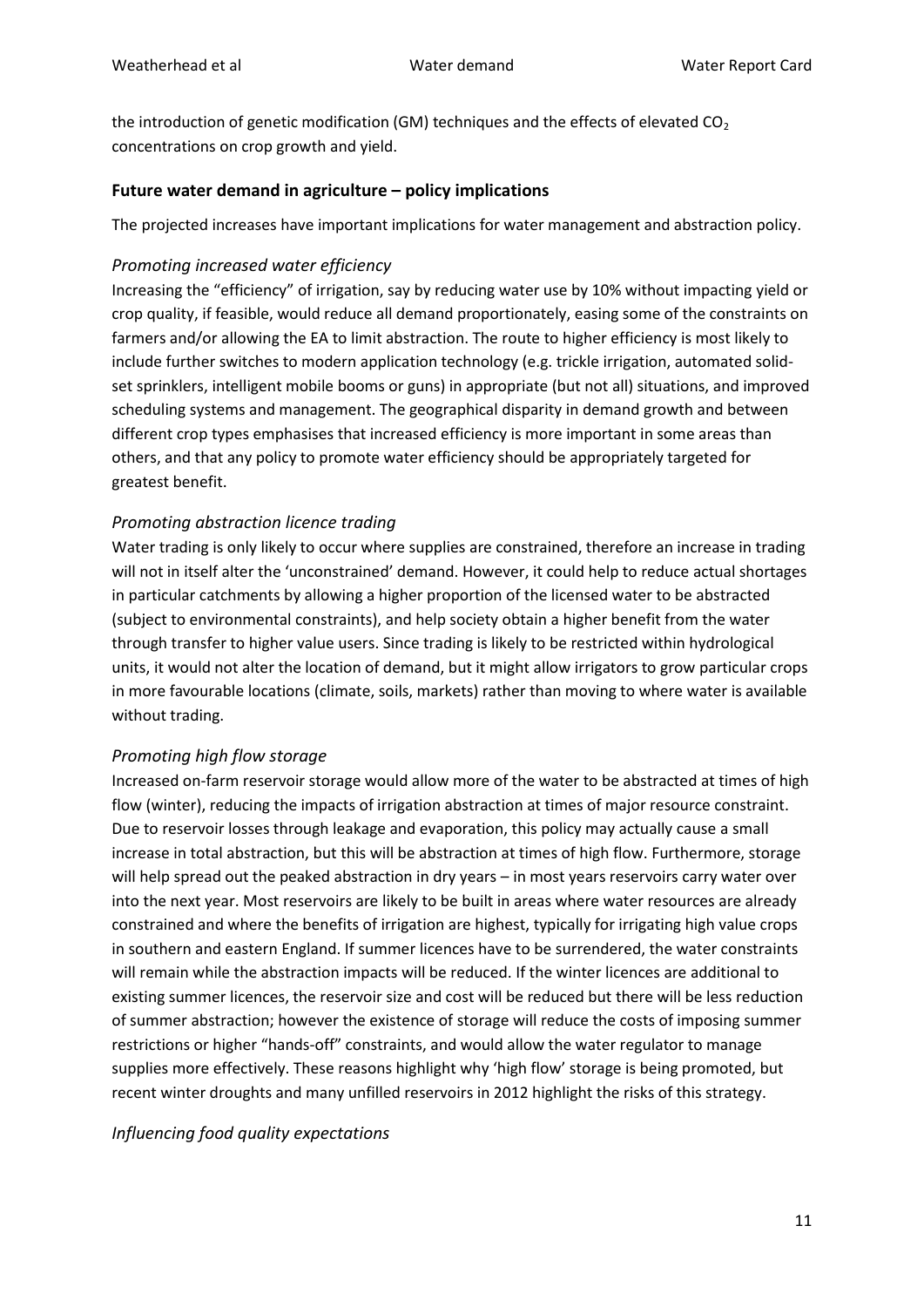Much of the current demand for irrigation water is reportedly due to the demand for high quality skin finish on potatoes, and potatoes remain the dominant water user into the future, suggesting that a policy of influencing consumers might be beneficial in influencing water demand. Beyond about 2020, vegetables become an increasingly important growth sector. Current government heath policy is to promote increased vegetable consumption (e.g. Eatwell Plate campaign) so it is important to consider water policy impacts in the context of other broader government initiatives.

## **Adaptation options to potential future water shortages in irrigated agriculture**

Greater uncertainty in seasonal weather patterns means growers will need to adapt and consider short-term coping strategies as well as longer-term strategic developments to reduce their vulnerability to changing water availability. How they respond will depend to a large extent on their perception of risk and the opportunities that climate change presents to their business. Farmers generally have two adaptation options, (i) to reduce their water needs or (ii) to secure additional water supplies. Options to reduce water needs include investing in improved irrigation technology (scheduling) and equipment to increase application uniformity and efficiency, using weather forecasting to increase the effective use of rainfall, encouraging deeper rooting of crops, introducing lower water use or drought tolerant crop varieties, decreasing the overall irrigated area, or modifying soil structure to improve soil moisture retention. Adaptation options to obtain more water include purchasing land with water, obtaining additional licensed capacity and building onfarm storage reservoirs (individually or shared with neighbours), installing rainwater harvesting equipment, re-using waste water from farm buildings, or switching water supplies to public mains where feasible. Many of these adaptations (e.g. reservoirs) are already 'no regret', in that they make sense by solving existing water resource issues, which then contribute to a farms future adaptability. The feasibility of other adaptations (e.g. water harvesting) are farm specific and depend on their technical and economic viability for that particular enterprise.

#### *Water resource impacts*

In reality future demand will be strongly influenced by actual water availability. Licences are still available for winter (high flow) abstraction in most catchments, and recent years have seen a significant increase in the construction of on-farm reservoirs for summer irrigation. Though expensive, these provide growers with greater security of supply, and it seems likely that this will become the preferred water resource adaptation for many irrigators. Most reservoir investments have probably been more a response to legislative or other pressures (e.g. supermarkets), rather than purposeful (deliberate) adaptations to any perceived future climate change. Nevertheless they may still prove to be a useful climate change adaptation strategy. Once irrigation water is assured but expensive, it will become increasingly sensible to invest more heavily in water efficiency measures, including better application methods (e.g. drip) and precision irrigation, and scientific scheduling methods will become more widely adopted.

Many responses will have a crop specific element. For example, earlier planting and harvesting in potatoes would reduce water use per unit area, but with some varieties growers might prefer to use the longer grower season to increase yield. There has been a steady increase in average potato yields over the last few decades; with national consumption roughly constant this has led to a gradually reducing area planted and hence reduction in water demand. There will also be some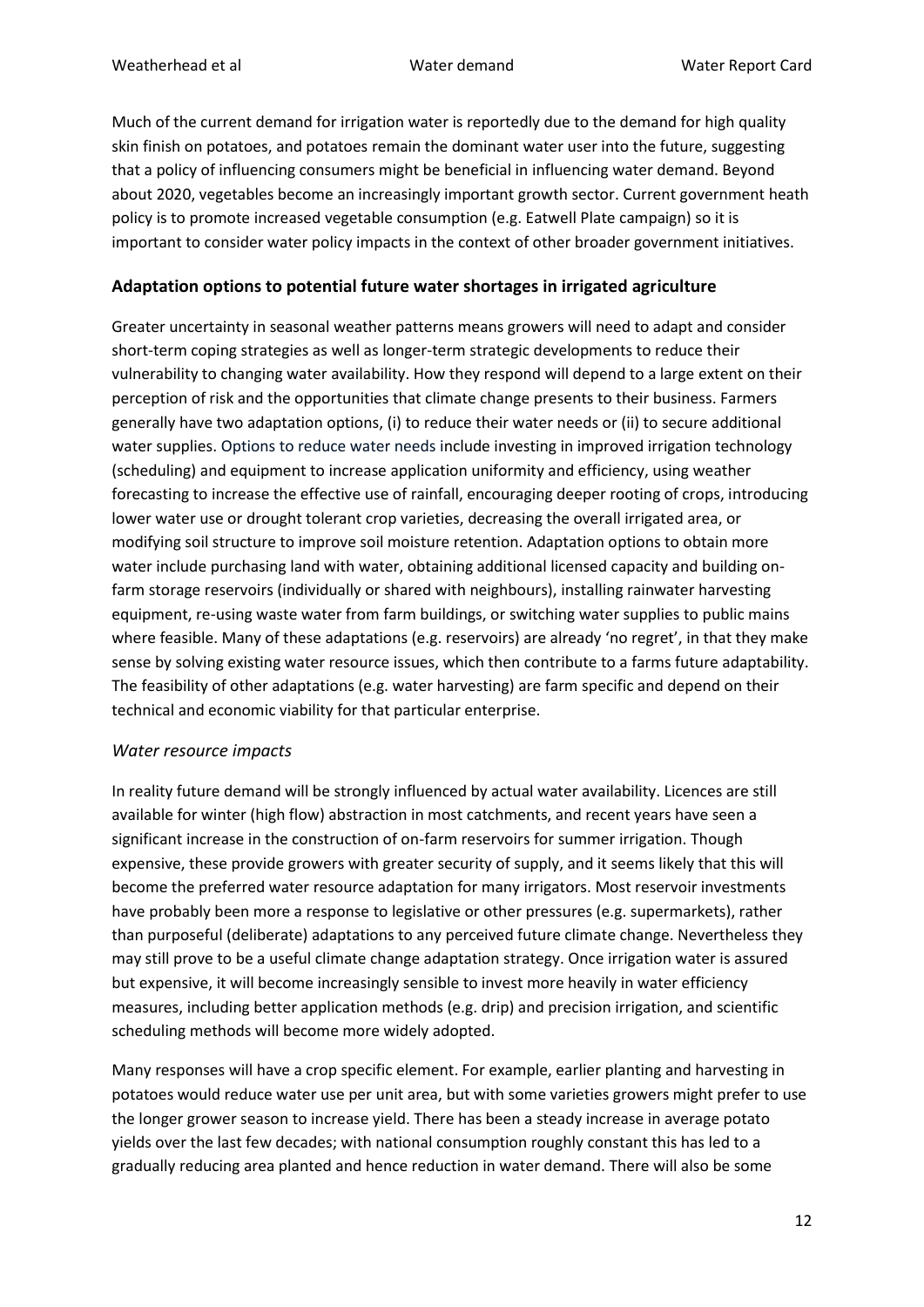degree of autonomous adaptation even if not planned. For potatoes, this could include earlier planting and harvest dates, changing to better adapted varieties, less dependence on soils with low water holding capacities, crop movement to regions with suitable agroclimate and water availability, and uptake of GM technology.

## *Water use and land suitability*

Recent research by Daccache *et al* (2011, 2012) showed that growing rainfed potatoes in England and Wales will become increasingly risky as the climate changes, and limited to a few favourable areas. In contrast, with irrigation, the land suitability hardly changes, and most of the current rainfed crop could remain at its present location if irrigated. Although only around 1% of water abstraction in England and Wales is used for irrigated agriculture, there is limited prospect of obtaining significant additional licensed quantities for the summer months in the face of competing demands. Many existing licences are unused or underused so some farm of water transfers or abstraction license trading may be an option, though there are environmental arguments against re-activating 'sleeper' licences in water short catchments. Previous research has suggested that irrigated potato production might move north and west as an adaptation to climate change. Given that most of the current locations remain suited to irrigated production, and that future summer water resources may not be reliable even where licenses are available at present, this may be a slow process. Many growers have sizeable investment in fixed assets for potato production, and may prefer to remain near their present locations, renting land from nearby farmers with unused or partially used licences as a preferred adaptation response.

## *Future water demand and 'non climate' risks*

It is important to recognise that UK irrigated agriculture also faces a range of 'non-climate' risks which it is often argued present a greater and more immediate threat than climate change (Knox *et al*., 2010b). These can be categorised into economic, environmental and technological risks, with the majority occurring 'off-farm' and impacting on growers via various national and European agroeconomic policy interventions; the increasing burden of environmental regulations; limitations in the availability of finance; fluctuating exchange rates; and the relative power of supermarkets as these affect the operation of markets, including requirements for auditing and traceability.

The most significant economic risks off-farm relate to CAP reform, as it could affect farm income support, compliance requirements and incentives for environmental sensitive farming. Rising production costs for water, energy, labour and fertiliser, coupled with increasing risks associated with infrastructure damage due to flooding are other sources of economic risk. Much depends whether these increased costs are offset by higher commodity prices arising from strong global demand. The main environmental impacts off-farm relate to changes in water availability due to low surface water flows and groundwater levels, increasing demands for water from other sectors, increasing environmental regulation and abstraction control, and the risks associated with GMO cultivation (Knox *et al*., 2010b).

The on-farm risks relate mainly to the control of the use of pesticides and fertilisers (because of their potential impacts on local environments via diffuse water pollution), the risks of new disease and poor soil management. The main technological risks off-farm are insufficient R&D investment in agriculture (Royal Society, 2009), coupled with a lag in technological uptake compared to European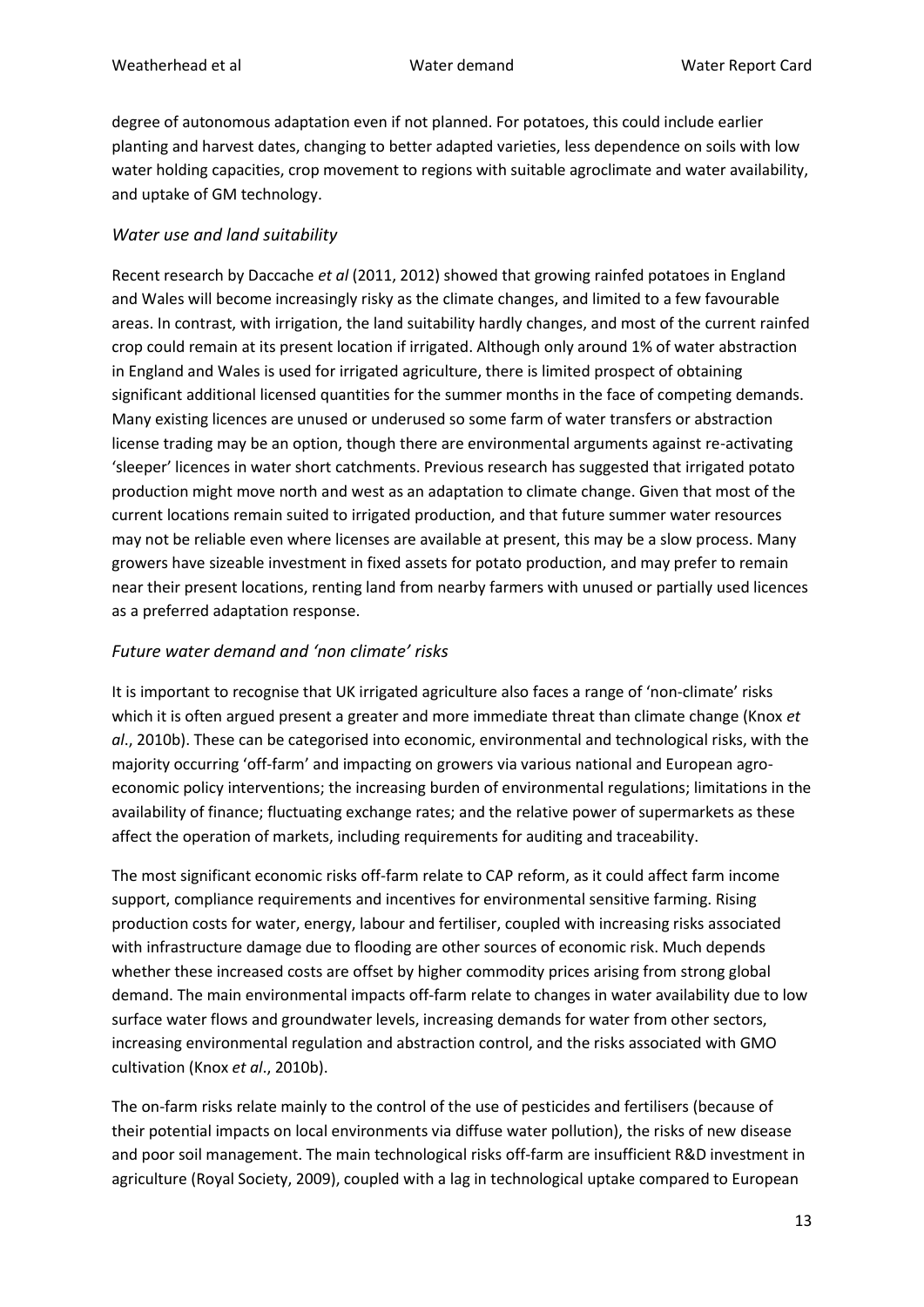neighbours. A decline in the capacity of skills in UK agriculture, as well as the number of people willing to work on the land are also constraints (Spedding, 2009) common to other parts of Europe and North America (IAASTD, 2009). On-farm technological risks relate to the observed widespread deterioration in maintenance of land drains, inadequate staff training and the rising costs of energy on which new technologies are dependant.

In addition, a raft of international drivers will affect UK agriculture including the consequences for world trade, affecting both demand for, and supply and prices of agricultural commodities in global and regional markets and an increased volatility of market conditions. In addition, there are the actions being taken by governments to address climate change effects – with consequences for agricultural markets, including protectionism. There is likely to be greater instability in international food and energy prices, affecting fuel costs and fertiliser use, and greater global water scarcity with consequent impacts on food production especially in relation to food exports to the UK from Southern Europe (Yang *et al*., 2007). There are societal factors too, such as public and political resistance to the use of GMOs that could help to adapt to environmental change; changing dietary preferences towards healthy eating; increasing demand for year-round fresh supplies favouring food imports; and competition for land and water for development and non-agricultural use, such as nature conservation and recreation.

Finally, the irrigated farming sector clearly has a challenging period ahead, trying to maintain productivity whilst controlling spiraling farm costs, particularly in relation to energy, whilst also demonstrating compliance with regulations associated with environmental protection, food safety and bio-security. Coping with immediate economic, environmental and technological pressures means that farmers are less inclined to give climate change the priority it deserves as a key business risk. Climate change, however, is likely to exacerbate many of the current challenges already facing the agri-food sector, including that of securing future access to reliable water supplies.

## **Acknowledgement**

The authors acknowledge the financial support from Defra and the EA to enable this research to be undertaken, and for provision of relevant irrigation survey data and abstraction statistics. The contributions from those individuals involved in the scenario workshop and related work as part of Defra project (FFG1129) are also gratefully acknowledged.

#### **References**

Angus, A., Burgess, P.J., Morris, J and Lingard, J. (2009). Agriculture and land use: demand for and supply of agricultural commodities, characteristics of farming and food industries and implications for land use. *Land Use Policy*, doi 10.1016/j.landusepol.2009.09.020.

Burdett, L.,Cooksey, E.,Christie, I.,Wehmmey, W.,Chenoweth,J., and Clift,R. (2006). EA socio economic scenarios. Environment Agency Scenarios 2030. Science Report SC050002/SR1. Environment Agency, Bristol, UK.

Daccache, A., Weatherhead, E.K., Stalham, M.A., and Knox, J.W (2011). Impacts of climate change on irrigated potato production in a humid climate. *Agricultural and Forest Meteorology* 151: 1641– 1653.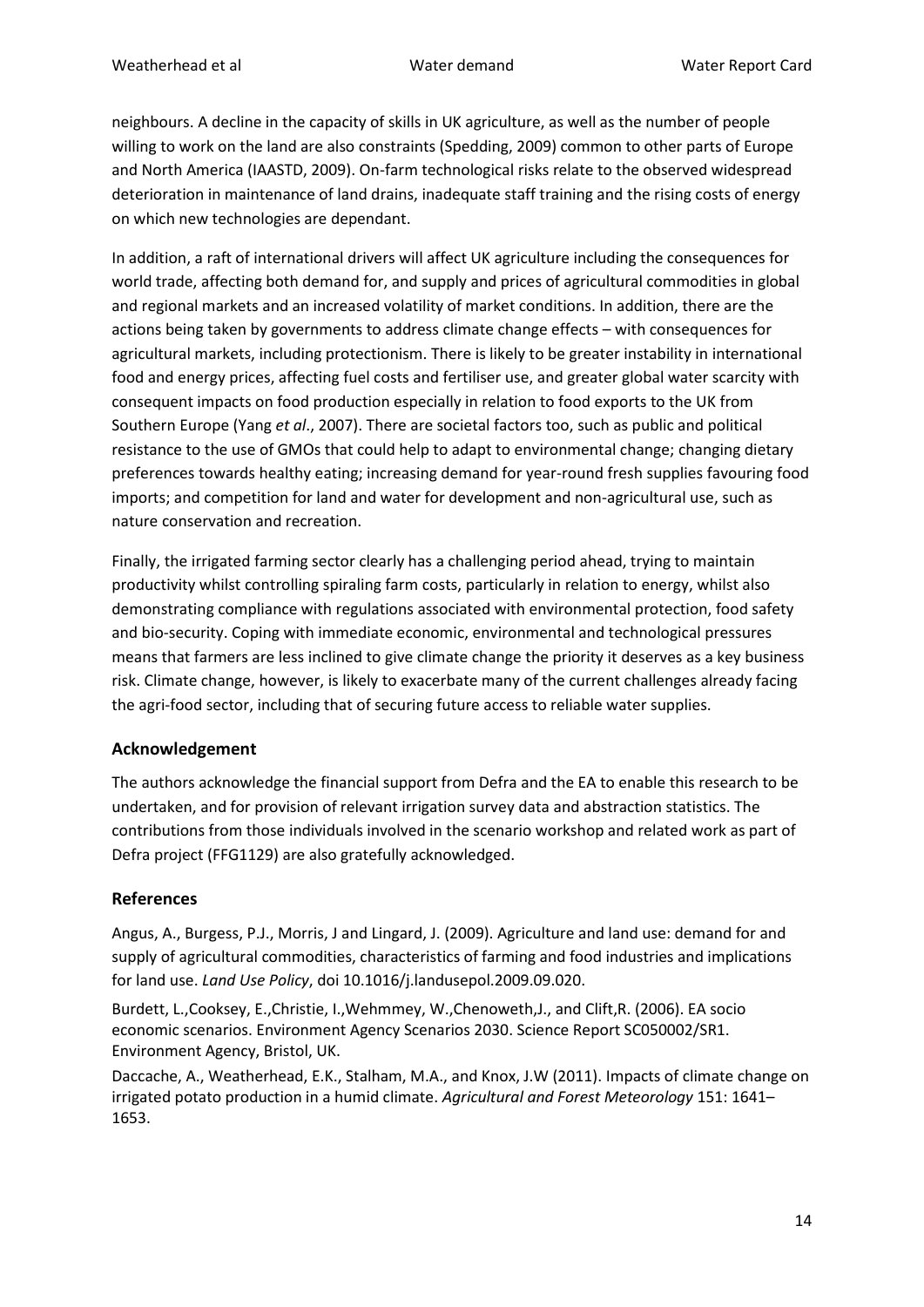Daccache, A., Keay, C., Jones, R.J.A., Weatherhead, E.K, Stalham, M.A., and Knox, J.W (2012). Climate change and land suitability for potato production in England and Wales: impacts and adaptation. *Journal of Agricultural Science* 150: (2): 161-177*.*

Defra (2010a). UK food security assessment: detailed analysis. HMSO, London.

Defra (2010b) Food 2030, Department for Environment, Food and Rural Affairs, London.

Downing, T.E, Butterfield, R.E., Edmonds, B., Knox, J.W., Moss, S., Piper, B.S. and Weatherhead, E.K (and the CCDeW project team) (2003). Climate Change and the Demand for Water, Research Report, Stockholm Environment Institute Oxford Office, Oxford.

Environment Agency (2008a). *Water resources in England and Wales - current state and future pressures*. EA Bristol, pp21.

Environment Agency (2008b). *Demand for water in the 2050s – briefing note.* EA, 2008, Bristol, 12pp.

Falloon, P., and Betts, R. (2010). Climate impacts on European agriculture and water management in the context of adaptation and mitigation: the importance of an integrated approach. *Science of the Total Environment* 408(23): 5667-5687.

Hess, T.M., Knox, J.W., Kay, M.G., and Weatherhead, E.K. (2010). Managing the Water Footprint of Irrigated Food Production in England and Wales. In Hester, R.E. and Harrison, R.M. (Eds) *Issues in Environmental Science and Technology* 31: Sustainable Water. pp.185. ISBN: 9781849730198.

IAASTD (2009). Agriculture at the Cross Roads. Global Report. International Assessment of Agricultural Knowledge, Science and Technology for Development. Washington: Island Press.

Knox, J.W., Weatherhead, E.K., Rodriguez-Diaz, J.A., and Kay, M.G., 2009. Developing a strategy to improve irrigation efficiency in a temperate climate: a case study in England. *Outlook on Agriculture* 38(4), 303-309.

Knox, J.W., Rodriguez-Diaz, J.A., Weatherhead, E.K., and Kay, M.G. (2010a). Development of a water strategy for horticulture in England and Wales. *Journal of Horticultural Science and Biotechnology* 85(2): 89-93.

Knox. J.W., Morris, J., and Hess, T.M. (2010b). Identifying future risks to UK agricultural crop production – putting climate change in context. *Outlook on Agriculture* 39 (4): 249-256.

Knox, J.W., and Wade, S. (2012). Assessing climate risks to UK agriculture. *Nature Climate Change* Vol 2 June 378 doi:10.1038/nclimate1538.

Knox, J.W., Daccache, and Weatherhead, E.K. (2012) Assessing climate change impacts on land use and agricultural water demand and opportunities for farmer adaptation. Phase I (FFG1129) Final Report to Defra.

Royal Society (2009). *Reaping the Benefits: Science and the sustainable intensification of global agriculture.* RS Policy Document 11/09. pp 77.

Spedding, A. (2009). *New Blood – Attracting the Best People to UK Agriculture*. 62pp. Royal Agricultural Society of England (RASE).

Weatherhead, E.K., Place, A.J., Morris, J., Burton, M. (1994). Demand for Irrigation Water. NRA R and D Report 14, HMSO, London.

Weatherhead, E.K. and Knox, J.W. (1999). Predicting and mapping the future demand for irrigation water in England and Wales. *Agricultural Water Management* 43: 203-218.

Weatherhead, E.K (2006). Defra Irrigation Survey of Outdoor Crops 2005, Cranfield University.